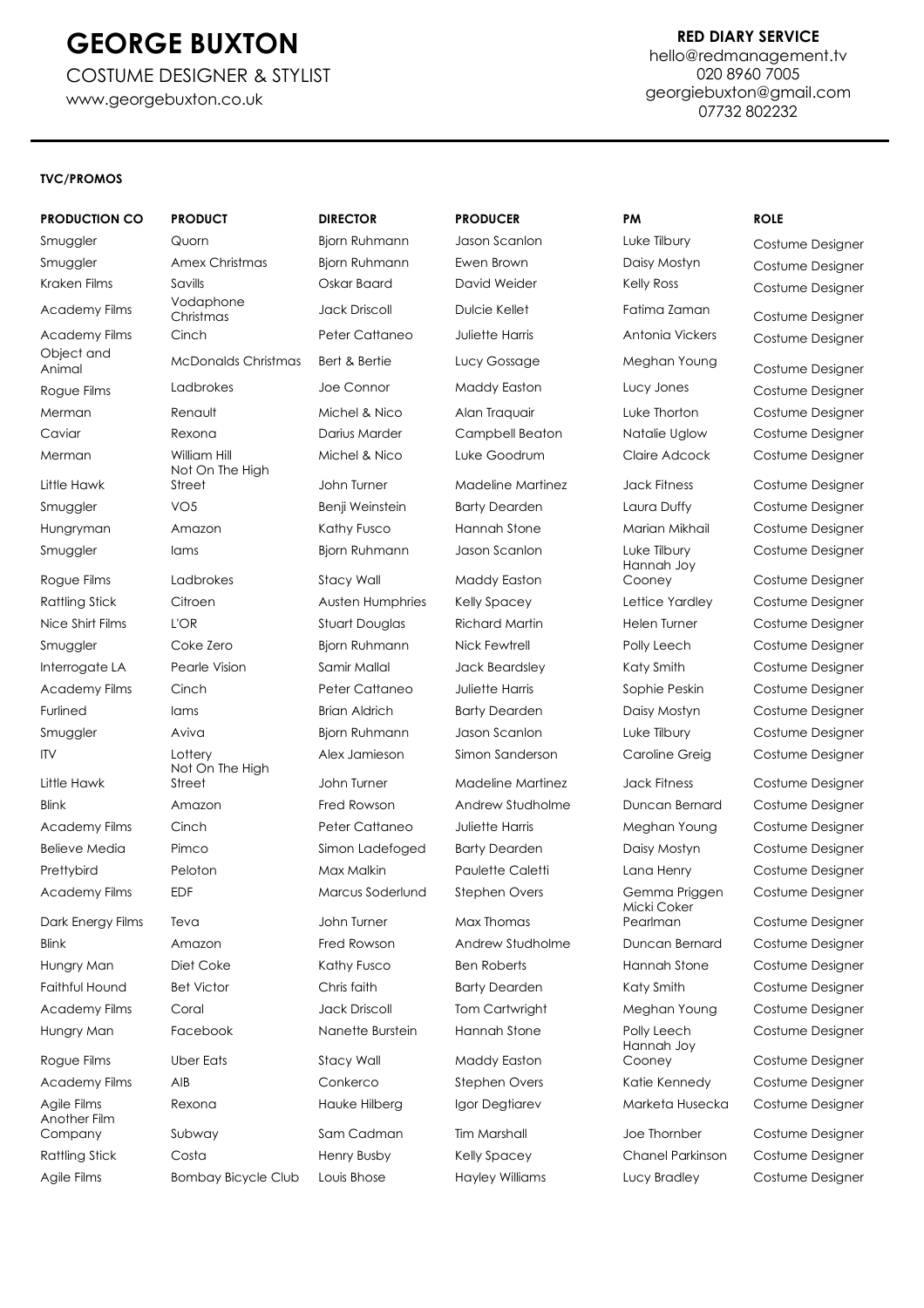### COSTUME DESIGNER & STYLIST

[www.georgebuxton.co.uk](http://www.georgebuxton.co.uk/)

### **RED DIARY SERVICE**

[hello@redmanagement.tv](mailto:hello@redmanagement.tv) 020 8960 7005 [georgiebuxton@gmail.com](mailto:georgiebuxton@gmail.com) 07732 802232

Rattling Stick Google Google Jack Whitley Kelly Spacey Lang Henry Costume Designer Caviar Adidas Thomas Ralph Neil Cray Charlotte Jones Costume Designer Rogue Films CO-OP Christmas Stacy Wall Maddy Easton Natasha Hayes Costume Designer Blink Amazon Christmas Fred Rowson Andrew Studholme Duncan Bernard Costume Designer Hungry Man Facebook Christmas Ric Cantor Ben Roberts Hannah Stone Costume Designer Hungry Man Diet Coke Kathy Fusco Ben Roberts Hannah Stone Costume Designer Hungry Man Cravendale Connor Byrne Jack Beardsley Lana Henry Costume Designer Stink **Harry Potter** Tom Green Molly Pope **Emily Meyjes** Costume Designer RSA Films Reebok Antony Crook Jacob Swan-Hyam Rebecca Sykes Costume Designer My Accomplice Apple Music **Ewen Spencer** Bonnie Anthony Kate Wynbourne Costume Designer Skunk This Girl Can Believe Media Athony Joshua Under Academy Films Cadburys Conkerco Mark Whittow-Williams Meghan Young Costume Designer Academy Films Cricket World Cup Peter Cattaneo Juliette Harris Fatima Zaman Costume Designer Academy Films McDonalds World Academy Films Paddy Power Peter Cattaneo Mark Whittow-Williams Smuggler Lotto Neil Harris Jason Scanlon Luke Tilbury Costume Designer Academy Films London Needs You RSA Films Tudor Watches Antony Crook Stuart Butterworth Alice White Costume Designer Furlined Dove Erin Heidenreich Barty Dearden Daisy Roberts Costume Designer Academy Films Scottish Widows Conkerco Mark Whittow-Williams Gemma Priggen Costume Designer Iconoclast Sainsburys Christmas WAFLA Tom Knight Hannah Draper Costume Designer Believe Media Pringles Sammy Rawal Jack Beardsley Katy Smith Costume Designer Nice Shirt Films Ford Stuart Douglas Richard Martin Helen Turner Costume Designer Another Film Company Nationwide Steeve Reeves Tim Marshall Lucy Banks Costume Designer Rattling Stick Virgin Nusten Humphries Kelly Spacey Lana Henry Costume Designer Hungry Man Booking.com Steve Bendalack Jack Beardsley Hannah Stone Costume Designer Stink Facebook Jones & Tino Molly Pope Jacqui Pringle Costume Designer Academy Films McDonalds 6 Nations Peter Cattaneo Juliette Harris Sophie Peskin Costume Designer Black Sheep Studios Tesco Tom Ormonde Rob Wildsmith Poppy Shafto Costume Designer Another Film Company Amigo Steve Reeves Tim Marshall Sam Linzell Costume Designer Hobby Films Lego Torben Kjelstrup Phie Hansen N/A Costume Designer Love Heineken David O'Neill Finn James Joe Thornber Costume Designer Nice Shirt Films Kinder Surprise Liz Murphy Richard Martin Jacqui Pringle Costume Designer The Third Company The Rolling Stones Adam Smith Matt Cummins Helen Campbell Costume Designer Tubby Brothers Ltd Guinness The Tubby Brothers Joe Thornber Ellie De Rose Costume Designer Nice Shirt Films Disney Jon Hollis Luke Goodrum Fatima Zaman Costume Designer Smuggler Lidl Christmas Michael Clowater Jason Scanlon Luke Tilbury Costume Designer The Sweet Shop Jaguar Damien Shatford Justin Edmund-White Joe Thornber Costume Designer Nice Shirt Films Eliquis Stuart Douglas Richard Martin Ellie De Rose Costume Designer VCCP Teva Teva John Turner Max Thomas Patrick Bailey Costume Designer Alumina Avon Ben Stevenson Miles Wilkes Erinn Fitzgerald Costume Designer Love Nescafe Stuart Parr Finn James Fatima Zaman Costume Designer

Georggi Banks-

Academy Films Gillette Jack Driscoll Campbell Beaton Natalie Uglow Costume Designer

Davies Cathy Green Christabelle Stone Costume Designer Armour **Michel & Nico** Luke Tilbury **N/A** Costume Designer Cup Novemba Stephen Overs Meghan Young Costume Designer Michael Alive **Novemba** Luke Goodrum Tom Cartwright Costume Designer

Choudhury Costume Designer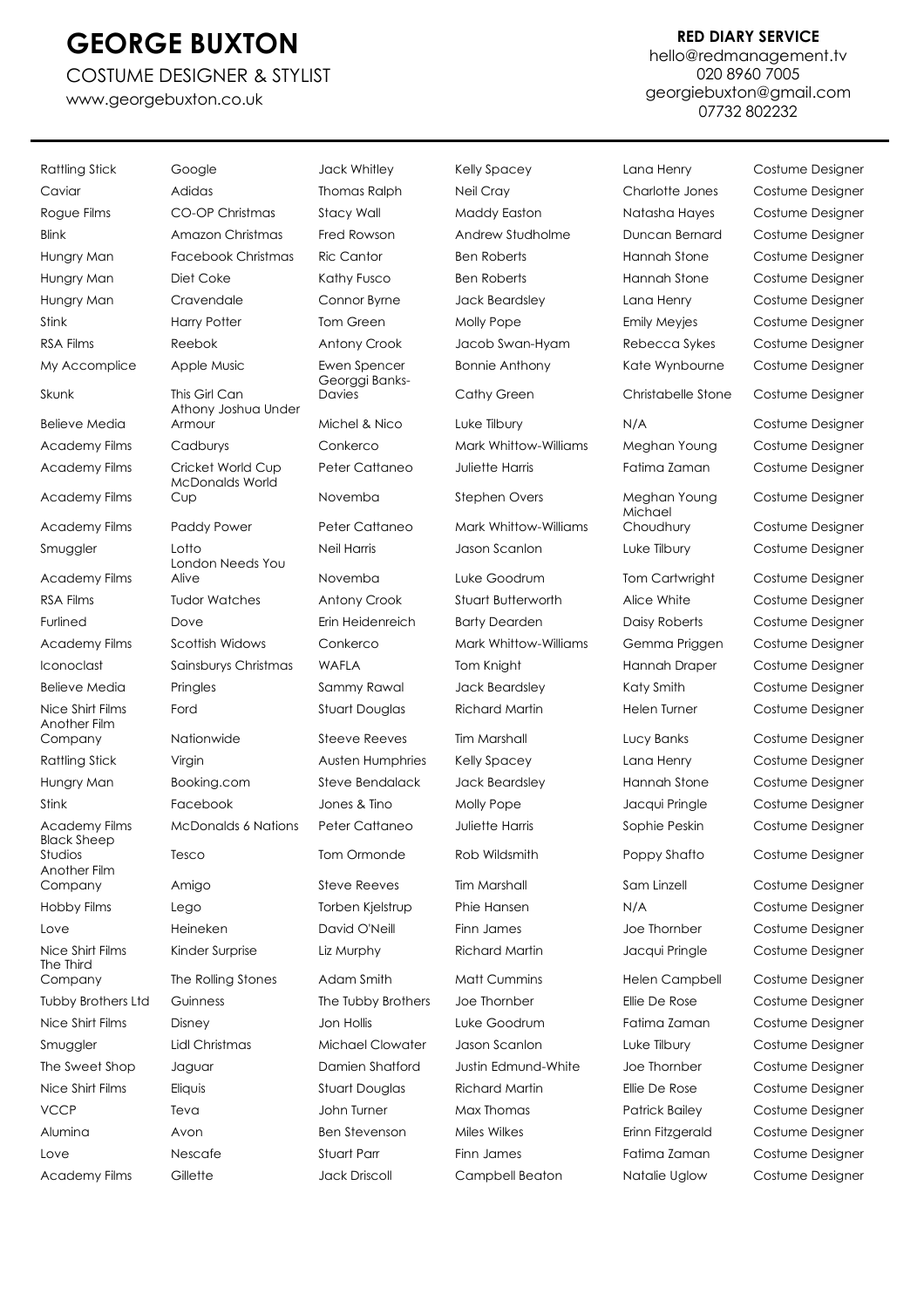### COSTUME DESIGNER & STYLIST [www.georgebuxton.co.uk](http://www.georgebuxton.co.uk/)

### **RED DIARY SERVICE**

[hello@redmanagement.tv](mailto:hello@redmanagement.tv) 020 8960 7005 [georgiebuxton@gmail.com](mailto:georgiebuxton@gmail.com) 07732 802232

Nice Shirt Films Alpen Liz Murphy Luke Goodrum Fatima Zaman Costume Designer Smuggler The Lotto Neil Harris Jason Scanlon Luke Tilbury Costume Designer Sweetshop Fidelity Liz Murphy Luke Goodrum Fatima Zaman Costume Designer Radical Media Paddy Power Axel Laubscher Barty Dearden Faithful Hound Bet Victor Chris faith Barty Dearden Katy Smith Costume Designer Stink Air BnB Yousef Eldin Charlotte Jones Hannah Lynd Costume Designer Rattling Stick Anna of the North Harry Barber Kelly Spacey Chanel Parkinson Costume Designer HMX Media Sony Simon Gut David Wieder Eamonn Hearns Costume Designer Minds Eye U-Switch Brad Lubin Hera King Ada Almeida Costume Designer Trailer Park BIC Chris Thomas Jack Beardsley Guy Fuhrer Costume Designer Dark Energy Films Niquitin John Turner Micki Coker Pearlman Natasha Hayes Costume Designer Rogue Films KFC Tom Haines Maddy Easton Nice Shirt Films Tesco Liz Murphy Richard Martin Helen Turner Costume Designer Nice Shirt Films Aldi Stuart Douglas Richard Martin Helen Turner Costume Designer Rattling Stick Alberto Balsam Austen Humphries Kelly Spacey Jennifer Houlihan Costume Designer Hungry Man Cadbury Ric Cantor Ben Link Sophie Lumley Costume Designer Love Aldi David Hartley Finn James Joe Thornber Costume Designer Nice Shirt Films Nespresso Stuart Douglas Luke Goodrum Sara Fawcett Costume Designer Hungryman Smarty Andrew Chaplin Jack Beardsley Hannah Stone Costume Designer Nice Shirt Films Optrex Jon Hollis Richard Martin Lucy Glyn Costume Designer Just So Clarks Jonny & Jonno Sara Conlon Sara Conlon Costume Designer Nice Shirt Films Nutella Liz Murphy Richard Martin James Grayley Costume Designer Nice Shirt Films Glo Kim Geldenhuys Luke Goodrum Fatima Zaman Costume Designer Nice Shirt Films RNLI Olly Goodrum Luke Goodrum Fatima Zaman Costume Designer Rattling Stick Aldi Austen Humphries Kelly Spacey Lana Henry Costume Designer Nice Shirt Films The National Trust Liz Murphy Richard Martin Helen Turner Costume Designer Stories Co-op JJ Keith Beate Ehlert Karin Costume Designer Soft Target Head & Shoulders Nice Shirt Films Mengniu Stuart Douglas Richard Martin Helen Turner Costume Designer Rattling Stick ADCAN Austen Humphries Kelly Spacey Lana Henry Costume Designer Nice Shirt Films Purina Liz Murphy Richard Martin Miles Wilkes Costume Designer Nice Shirt Films Nice Shirt Films KFC **Shirt Contains A Constant Constant Constant Constant Constant Constant Constant Constant** Iconoclast Sainsburys Mees Peijnenburg Hera King Jorgo Narjes Costume Designer BANG Jaguar Lino Russell Tom Whitehead Luke Tilbury Costume Designer Rattling Stick Outsider Barclays Premiership Rob Savage Jon Stopp N/A Costume Designer ITV ITV 6 Nations Marcus Jones Chris Church N/A Costume Designer Nice Shirt Films Warner Hotels JJ Keith Stephen Plesniak Stephania Monetti Costume Designer Rattling Stick Emoov Austen Humphries Kelly Spacey Lana Henry Costume Designer The Viral Factory Mr Green **Dan Castella** David Weider N/A Costume Designer Studio Sixty Billion Candy Crush James Midgley Miles Wilkes N/A Costume Designer Studio Sixty Billion Farm Heroes James Midgley Miles Wilkes N/A Costume Designer Hungry Man Clearscore David Kerr Jack Beardsley Katy Smith Costume Designer Langland Janet Tom Clarkson Gareth Wakeham Edward Day Costume Designer

Academy Films Santander Jack Driscoll Mark Whittow-Williams Sam jackson Costume Designer Sainsburys Comic Relief **Liz Murphy** Richard Martin Miles Wilkes Costume Designer Santander World Cup Idents Austen Humphries Kelly Spacey Lana Henry Costume Designer

Howard

Michael Hannah Joy

Choudhury Costume Designer Cooney Costume Designer Greenhalgh Genevieve Simmers Christabelle Stone Costume Designer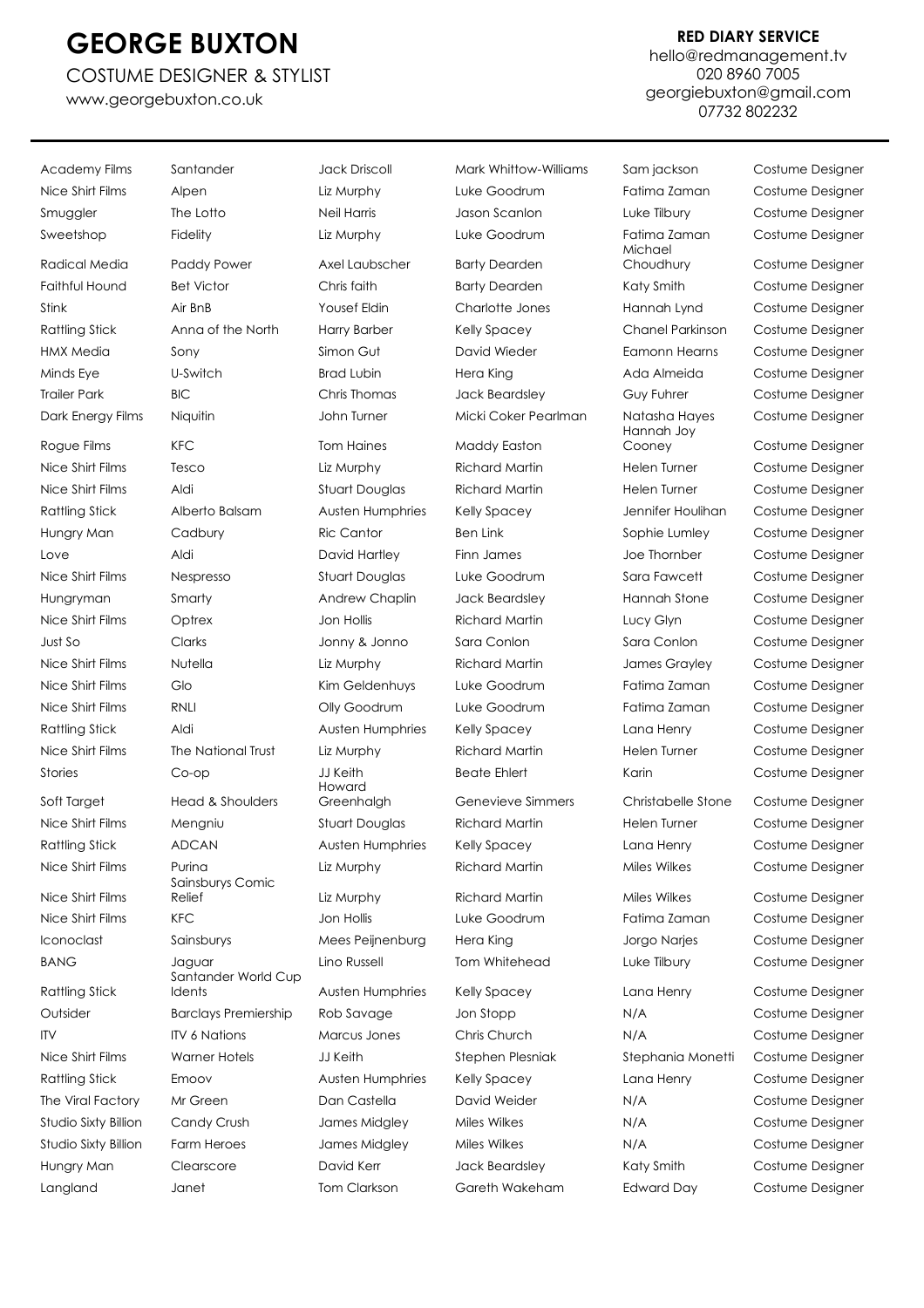### COSTUME DESIGNER & STYLIST

[www.georgebuxton.co.uk](http://www.georgebuxton.co.uk/)

### **RED DIARY SERVICE**

[hello@redmanagement.tv](mailto:hello@redmanagement.tv) 020 8960 7005 [georgiebuxton@gmail.com](mailto:georgiebuxton@gmail.com) 07732 802232

| Rattling Stick                   | Immodium                                        | Austen Humphries            | <b>Kelly Spacey</b>   | Lana Henry         | Costume Designer |
|----------------------------------|-------------------------------------------------|-----------------------------|-----------------------|--------------------|------------------|
| Vision 3                         | Virgin Vivid                                    | Steve Boyle                 | Adam May              | Amelia Price       | Costume Designer |
| Nice Shirt Films                 | <b>Change Please</b>                            | <b>Stuart Douglas</b>       | <b>Richard Martin</b> | Helen Turner       | Costume Designer |
| <b>Rattling Stick</b>            | <b>PHA</b>                                      | Austen Humphries            | <b>Kelly Spacey</b>   | Lana Henry         | Costume Designer |
| <b>Rattling Stick</b>            | Soreen                                          | Austen Humphries            | <b>Kelly Spacey</b>   | Lana Henry         | Costume Designer |
| Love                             | Swinton                                         | Julian Pugsey               | Finn James            | Joe Thornber       | Costume Designer |
| Tangerine films                  | Canon Elmina                                    | <b>Geoff Parsons</b>        | Sally Mulligan        | Tom Kennedy        | Costume Designer |
| Stink                            | The Post Office                                 | Lee Hempstock               | Ada Almeida           | N/A                | Costume Designer |
| Nice Shirt Films                 | Activia                                         | Liz Murphy                  | Miles Wilkes          | Sophie Peskin      | Costume Designer |
| <b>Rattling Stick</b>            | Betdaa                                          | Austen Humphries            | <b>Kelly Spacey</b>   | Lana Henry         | Costume Designer |
| Nice Shirt Films                 | Capital One<br>Magalie - 'Love                  | <b>Tareg Kubaisi</b>        | <b>Richard Martin</b> | Helen Turner       | Costume Designer |
| Passion Raw<br>Dentsu Aegis      | Criminal'                                       | John Turner                 | <b>Mickey Voak</b>    | Rishi Hindocha     | Costume Designer |
| Network                          | Microsoft ITV Idents                            | Paul Leach<br>Pedro Martin- | David Weider          | N/A                | Costume Designer |
| <b>Blink Productions</b>         | Squires & Partners                              | Calero                      | Corin Taylor          | Ellie Britton      | Costume Designer |
| Nice Shirt Films<br>Dentsu Aegis | Sainsburys Halloween                            | Liz Murphy                  | <b>Richard Martin</b> | James Grayley      | Costume Designer |
| Network                          | <b>ITV Weather Idents</b><br>Qualcomm - Formula | Paul Leach                  | David Weider          | N/A                | Costume Designer |
| Marmalade                        | Ε                                               | Joe Matsuhima               | Jon Stopp             | Charlotte Jones    | Costume Designer |
| <b>Strange Beast</b>             | Yoplait                                         | Adam Parry                  | Geraldine McCarthy    | Christabelle Stone | Costume Designer |
| <b>Passion Raw</b>               | Galaxy Ribbon                                   | John Turner                 | Jess Bell             | Rishi Hindocha     | Costume Designer |
| Passion Raw                      | Lucinda Belle                                   | John Turner                 | Ada Almeida           | Rishi Hindocha     | Costume Designer |
| Passion Raw                      | Maggs - 'First Kiss'                            | John Turner                 | Ada Almeida           | Rishi Hindocha     | Costume Designer |
| Nice Shirt Films                 | <b>Grief Encounters</b>                         | Liz Murphy                  | <b>Richard Martin</b> | James Grayley      | Costume Designer |
| Epoch London                     | Steve Mason                                     | <b>Greg Davenport</b>       | Claire Adcock         | N/A                | Costume Designer |
| Epoch London                     | Snowghosts                                      | Sibling                     | Claire Adcock         | N/A                | Costume Designer |
| <b>BANG</b><br>Love/Hate         | The Post Office                                 | <b>Brian Williams</b>       | Tom Whitehead         | N/A                | Costume Designer |
| Productions                      | Dexys                                           | <b>Paul Barulis</b>         | David Wieder          | N/A                | Costume Designer |
|                                  |                                                 |                             |                       |                    |                  |

| <b>PRODUCTION CO</b>  | <b>TITLE</b>           | <b>DIRECTOR</b>                | <b>PRODUCER</b>                           | <b>PM</b>          | <b>ROLE</b>      |
|-----------------------|------------------------|--------------------------------|-------------------------------------------|--------------------|------------------|
| Pulse Films           | I Love You, I Hate You | Sam Pilling                    | Harri Kamanathan                          | Jens Nielsen       | Costume Designer |
| Smuggler              | Mirror, Mirror         | Bjorn Ruhmann<br>Molly Manning | Ewen Brown                                | Daisy Mostyn       | Costume Designer |
| Fig Films             | The Forgotten C        | Walker                         | Jessi Gutch                               | Maria Grierson     | Costume Designer |
| Agile Film            | Femme                  | Sam Freeman & Na<br>Choon Ping | Rienkje Attoh                             | Ayomide Alli       | Costume Designer |
| Agile Film            | <b>Smokers Delight</b> | Jamie Whitby                   | Scarlett Barclay                          | India Bradshaw     | Costume Designer |
| <b>B</b> Reel         | A Girl                 | Leo Lonsdale                   | Sophie Brooks                             | Fransesca Willcock | Costume Designer |
| <b>Rattling Stick</b> | Still with me          | Austen Humphries               | <b>Kelly Spacey</b>                       | Lana Henry         | Costume Designer |
| <b>Black label</b>    | Lexicon                | <b>Big TV</b>                  | <b>Andy Delaney</b><br>Michael Middleton- | N/A                | Costume Designer |
| Virgin Media          | Filled In              | Dan Gibling                    | Downer                                    | N/A                | Costume Designer |
|                       |                        |                                |                                           |                    |                  |

**STILLS**

**SHORT FILMS**